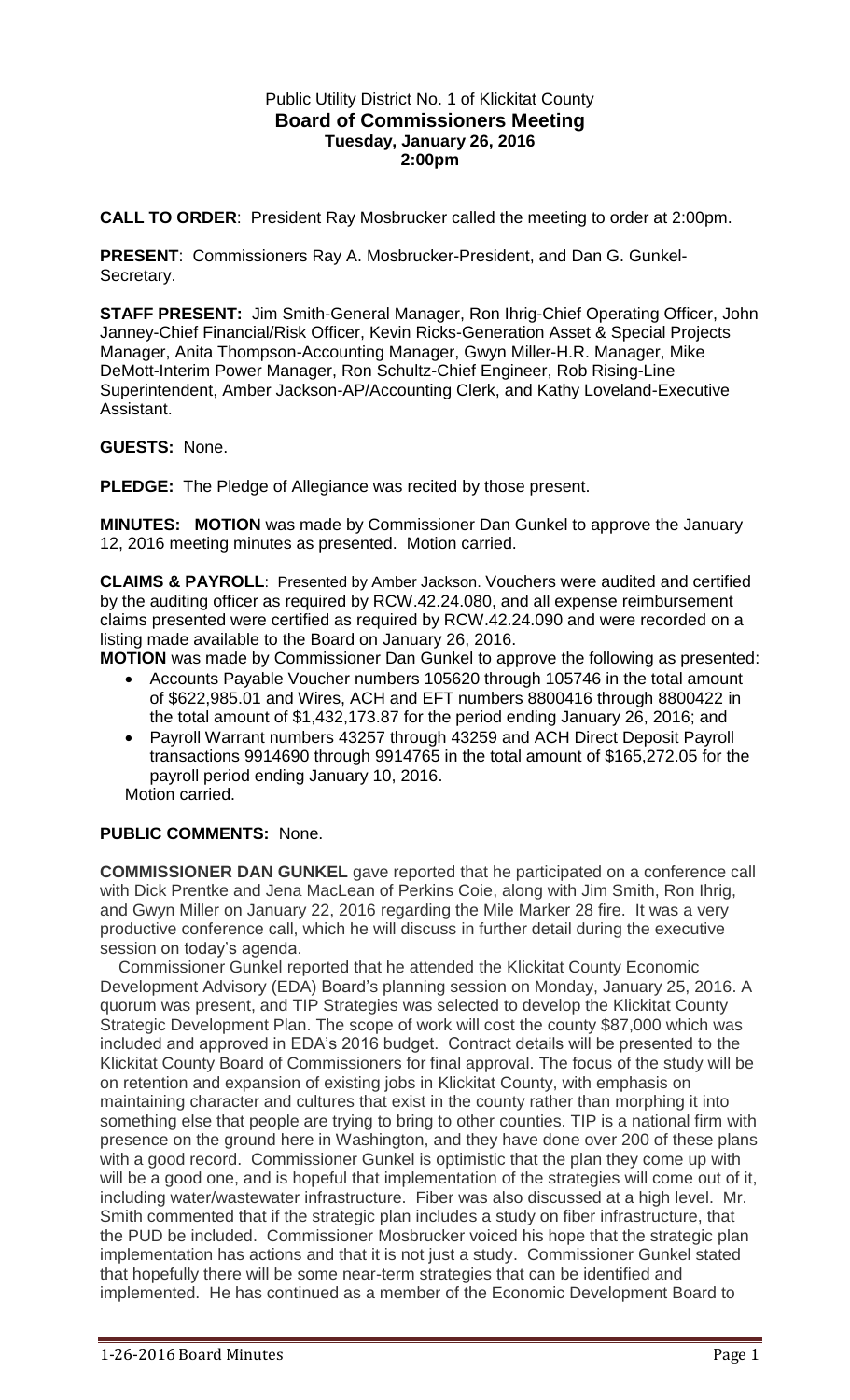monitor and provide input as needed in the future plans for the county; however it's difficult to push for plan implementations with funding having to come from the county commissioners. Commissioner Mosbrucker would like to see them come up with a theme, like the western theme in Twisp, WA. However it was noted that in the past when a theme has been discussed, there was no commitment from business owners.

 Commissioner Gunkel also reported that although there was an Energy Northwest Board meeting scheduled for January 27, 2016 he would not be able to attend.

**COMMISSIONER RAY MOSBRUCKER** reported that he had been contacted by Gary Clouse regarding the status of PacifiCorp's Condit to Bingen transmission line as far as who owns it and/or what happened to the line. Mr. Smith noted that he had sent an email response to Gary last week regarding this subject, but will follow-up and make sure he received it. Ron Schultz reported that PacifiCorp still owns the line, and that he has been in discussions with them to see if Klickitat PUD could either buy the line or obtain an operating agreement in order for our crews to be able to work on the line during outages. In the latest discussions with PacifiCorp, it appears that they have reversed their position again and now want to sell the line all the way to Powerdale. They will be coming up with an agreement and doing some restructuring in Hood River so the line is not critical to them. However, they would like an agreement that KPUD back feed them from Bald Mountain if the need arose. Also, we are unable to own the river crossing as we cannot own facilities in Oregon, but BPA has expressed interest in the crossing. It will probably be a year or more until the agreements are completed if we can get them to stay on this course.

 Commissioner Mosbrucker also reported that he participated in a teleconference January 25, 2016 with Energy Northwest's Participants Review Board (PRB) regarding the federal appropriations repayment acceleration. It would entail ENW obtaining a line of credit to pay for Columbia Generating Station's operations for a year, thereby allowing BPA to use monies freed up to pay down appropriated debt a year faster than it would be able to do otherwise. The next steps would include BPA checking with bonding agencies, as well as asking for approval from ENW. Mr. Smith noted that PPC has been providing comments back to BPA, and our key question is how rating agencies would view this idea with respect to their rating. Also, is the debt going down or will they just spend more? John Janney questioned whether or not they are tapping into their liquidity, and if so do they have enough cash on hand should something major arise at BPA?

 Commissioner Mosbrucker also noted that he had attended the Washington PUD Association (WPUDA) meetings January 13-15, 2016 in Olympia, WA which included a legislative reception the evening of the  $14<sup>th</sup>$ . He had brief meetings with our current legislators as well as our previous 3 legislators during the day and invited them to the reception. Of the six he invited, 5 attended. Several bills were discussed at WPUDA's Energy Committee Meeting, which included the following: Initiative 732 – the committee voted to oppose the initiative and work with legislators on a remodel or alternatives; and SB6237 – is being supported by WPUDA. The bill would ensure economic development by authorizing PUDs to provide retail telecommunication services, which we are not currently allowed to do. WPUDA is also sponsoring a "Day on the Hill" on February 24, 2016 at which Klickitat PUD will have a booth.

 Commissioner Mosbrucker commented that he received two more letters of inquiry and requests for Klickitat PUD to provide broadband services. With this same subject being discussed by the Klickitat County Economic Development Agency's (EDA) Board, Commissioner Gunkel recommended that we communicate that anyone interested in broadband services attend the upcoming EDA public meetings on their new strategic plan for the county. Mr. Smith volunteered to draft a response letter to customers regarding broadband services for Commissioner Mosbrucker's consideration.

### **COMMISSIONER RANDY KNOWLES** – absent.

**GENERAL MANAGER –** The complete report can be found at:

[htp://www.klickitatpud.com/topicalMenu/commissioners/GM\\_Reports.aspx](http://www.klickitatpud.com/topicalMenu/commissioners/GM_Reports.aspx)

 In addition to the written report, Mr. Smith was asked by Commissioner Gunkel about the contract with Skeahan Advisory. Mr. Smith responded that the contract is month-to-month and is in place at the direction of the Board. This subject was tabled until the next Commission meeting.

 Also, in response to Commissioner Mosbrucker's concern with the street light replacement project in White Salmon, Ron Schultz reported that he met with the White Salmon City Council and they are working together on ensuring that any replacement LED streetlights meet dark skies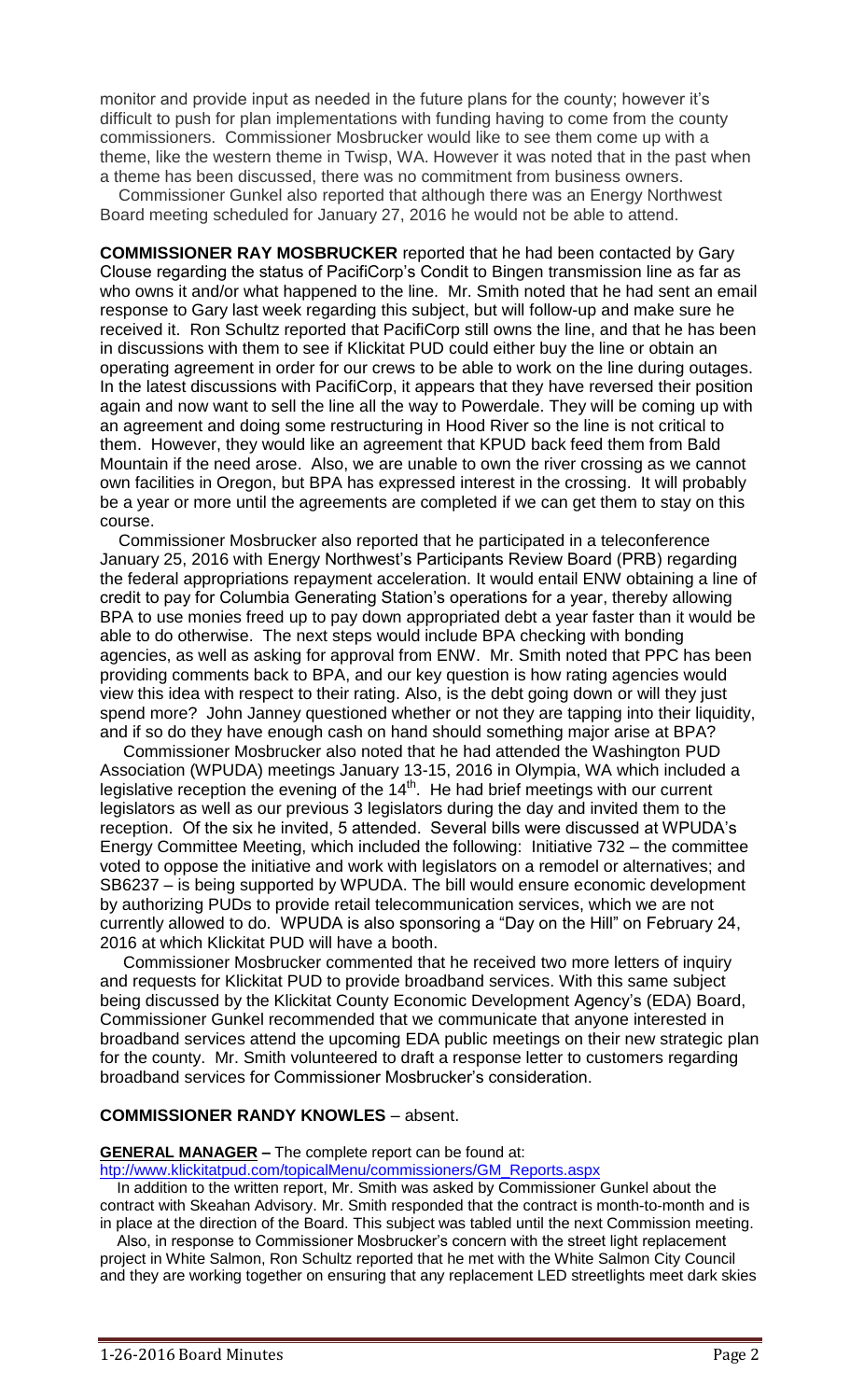criterion. Neither the City nor the District is recommending any purchases of new street lights until issues are resolved.

 Mr. Smith also reported that Senate Bill 6188 is being addressed by legislation for continuation of the state solar incentive program. The Washington PUD Association is in support of the Bill. It would increase the utility tax credit incentive payments from 0.5% to 1.0% or \$250,000, whichever is greater and would put management of the program under the Washington State University Extension energy program. The Bill includes utility-owned systems in the list of owners eligible for the incentives. If passed it would increase the incentive cap enough to allow us to fully fund existing customers in the program and some additional as well.

The report was accepted as presented.

**POWER MANAGEMENT** – Mike DeMott presented the monthly report for the Power Management Department for January 2016 which included the following slides: Short-Term Weather Outlook, NW Snow Build, Regional Snow-Northwest 2015 vs. 2016, 2016 Mid-C Power Prices, Mid-C Calendar Strips, Natural Gas Prices, Slice Forecast, KPUD High Load Hours(HLH)f/Low Load Hours(LLH) Net Position without McNary, KPUD HLH/LLH Net Position with McNary, KPUD Short-Term Net Position, December Hourly Physical Position, December Hourly Physical Position, Hourly Physical Position Summary, December Swap Transactions, Additional Financial Hedges, White Creek Historical Generation, White Creek Wind Expense Summary, Rock Creek to COB Transmission, and Net Metering Incentive Program. Commissioner Mosbrucker commented that it was mentioned at the WPUDA meetings that Renewable Energy Credits (RECs) could be used to offset carbon tax; staff will contact WPUDA for more information. The report was accepted as presented.

**OPERATIONS DIVISION** – Ron Schultz presented an annual update on the Engineering Department's customer work, as well as updates regarding LED Lighting, and substation inspections by the meter shop using the infrared camera. Urgent issues that were found have already been repaired. They have also been talking to customers regarding potential new irrigation load growth around 2.5 to 3.0 MWs. Interviews are scheduled for Monday for the meter shop foreman position.

 Rob Rising reviewed the annual operations department report, noting that the outage statistics show that the department fell short of meeting their ASAI (average service availability index) reliability goal for 2015 due to a very active and stormy December. Ron Schultz noted that the new modeling program has greatly improved our ability to locate outage fault locations, which helps the crews get to the source of the outages in a timelier manner. The year-end operations report included the following graphs: December Outage Summary, Total Outage Hours and Causes, Outage Logs for both the east and west ends of the county, Monthly and Year-End Changes in KVA, Distribution Substation Reliability Comparison, and Substation Inspection Reports.

 Ron Ihrig reported that a large water leak was recently found in Ponderosa Park. The water system operator reported an increase in the source meter read which lead to the leak being found. The leak was due to a split elbow on a 4" main line off of Red Cedar.

The reports were accepted as presented.

**GENERATION ASSETS** – Kevin Ricks presented the monthly and year-end reports for the H.W. Hill Landfill Gas to Energy Project, as well as the McNary Hydro Fishway Project that included an update on the turbine repairs and claims. Kevin also noted that he would be providing an update on the White Creek Wind I project in his next monthly report. The report was accepted as presented.

## **AGENDA ITEMS:**

- A. PROFESSIONAL SERVICES **MOTION** was made by Commissioner Dan Gunkel to authorize staff to add 21 firms (16 previous & 5 new) to Klickitat PUD's Professional Services Consultants listing for the 2016 period as outlined on the attached sheet. Motion carried.
- B. EXECUTIVE SESSION: Potential Litigation President Mosbrucker called for an Executive Session at 4:30pm per RCW42.30.110 for the purpose of discussing potential litigation in regard to the Mile Marker 28 fire, noting that the session would last for 30 minutes.

#### **RCW 42.30.110 – Executive Sessions.**

(1) Nothing contained in this chapter may be construed to prevent a governing body from holding an executive session during a regular or special meeting:

 (i) To discuss with legal counsel representing the agency matters relating to agency enforcement actions, or to discuss with legal counsel representing the agency litigation or potential litigation.

The Executive Session concluded at 5:00pm. No action was taken.